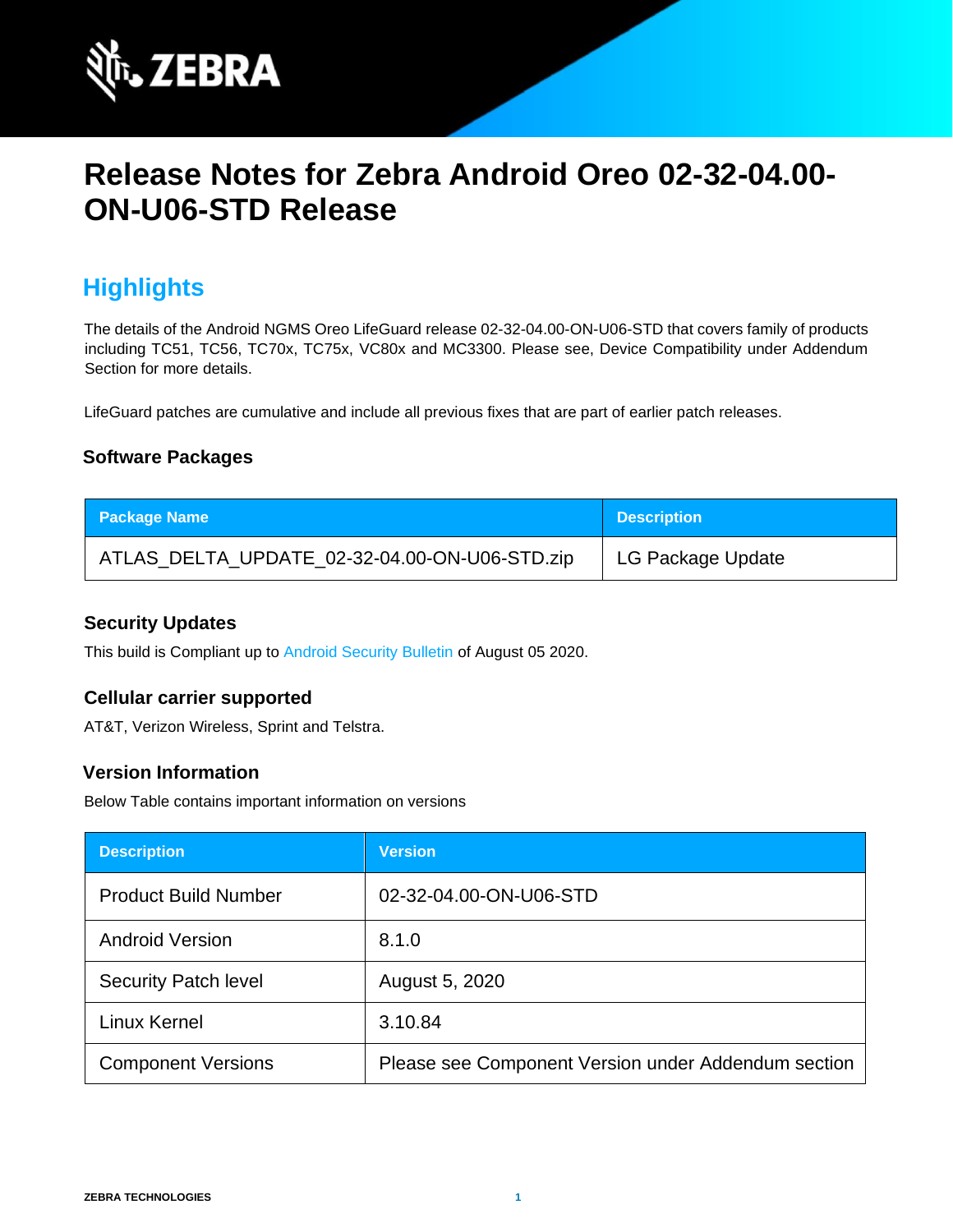

## **LG U06 Updates**

- ❖ ATLAS\_DELTA\_UPDATE\_02-32-04.00-ON-U06-STD.zip (NGMS)
	- o Updated below mentioned components:
		- Scanning Framework 23.2.8.0
		- Digimarc library 3.8.1
		- Baseband ATLAS-W200720A-008.2-00033.0
		- Webview 83.0.4103.83

#### o **Resolved Issues**

- SPR40075 Resolved an issue wherein VC80x was rebooting randomly.
- ‒ SPR40250 Resolved an issue wherein user was unable to power off the device by clicking on the Power menu item while automation suite was running on the device.
- SPR40284 Resolved an issue wherein Pac Auto Proxy was not working at times.
- SPR37862 Added support for "Send Characters as Events" option.
- ‒ SPR40347 Resolved an issue wherein streaming of certain MP3 files used to fail.
- ‒ SPR39808 Resolved an issue wherein timestamp was missing in DotCode scanned data.
- SPR38723 Added support to limit the max log size in Rxlogger QxDM Plugin.
- ‒ SPR40197 Updated WebView version to 83.0.4103.83.

## **LG U03 Updates**

- ❖ ATLAS\_DELTA\_UPDATE\_02-32-04.00-ON-U03-STD.zip (NGMS)
	- o Updated below mentioned components:
		- MXMF 10.1.0.33
		- DataWedge 8.1.38
		- EMDK 8.1.6.2706
		- StageNow 4.3.2.3
		- PTT Express 3.1.46 (Added PTT Express A la Carte license)
		- Baseband ATLAS-W200507A-007.3-00027.0

#### o **Resolved Issues**

- SPR39647 Resolved an issue wherein CODE39 symbology was not being decoded.
- SPR39819 Resolved an issue wherein an additional "Enter key" was being added in the barcode. data when Datawedge ADF rule for Line feed Action Key Char was set to "Send Char" 10.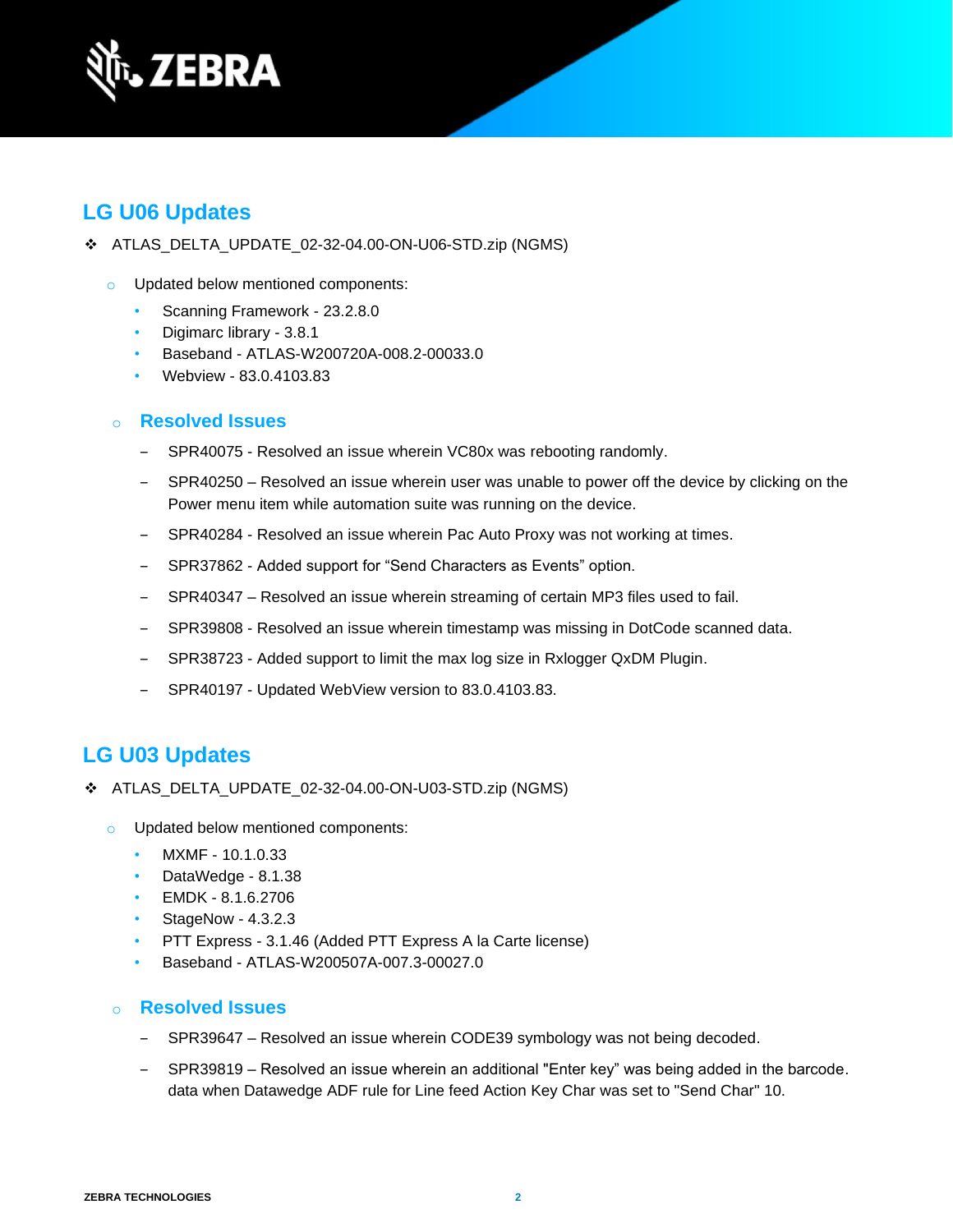

SPR39855 – Resolved an issue wherein device was unable to connect to internet using WIFI hotspot on Telstra network.

## **LG U02 Updates**

- ❖ ATLAS\_DELTA\_UPDATE\_02-32-04.00-ON-U02-STD.zip (NGMS)
	- Updated below mentioned components:
		- Fusion FUSION\_BA\_2\_11.1.0.004\_O
		- Radio BA\_2\_11.1.0.002\_O
		- Application BA\_2\_11.1.0.003\_O
		- Middleware BA\_2\_11.1.0.003\_O
	- o **Resolved Issues** 
		- ‒ SPR39492 Resolved an issue wherein device failed to connect to internet when connected via iPhone Wi-Fi hotspot.
		- ‒ SPR38712 Resolved an issue wherein writing to ISO15693 NFC tags would fail.
		- SPR39739 Updated WebView version to 80.0.3987.8.
		- ‒ SPR39933 Resolved an issue wherein disabling of captive portal via StageNow was not working on TC75x HW ID 33 device.

## **Installation Requirements**

- ADB installed on the PC (including adb drivers)
- USB debugging turned ON (from Developer options)
- Download LG Package and Reset Packages (Optional)
- Device has at least:
	- ‒ Version 02-32-04.00-ON-U00-STD

## **Installation Instructions**

#### **Software update procedure**

The installation instructions assume user has ADB installed on their PC (the adb drivers etc..) and user device has developer options enabled and USB debugging ON. Instructions on HOW TO enable ADB is also captured in the user guide. Please check following link for more information on installation and setup instructions.

• [Installation and setup instructions](https://www.zebra.com/content/dam/zebra_new_ia/en-us/software/operating-system/tc5x-tc7x-shared-operating-system/atlas_oreo-os-update-instructions.pdf)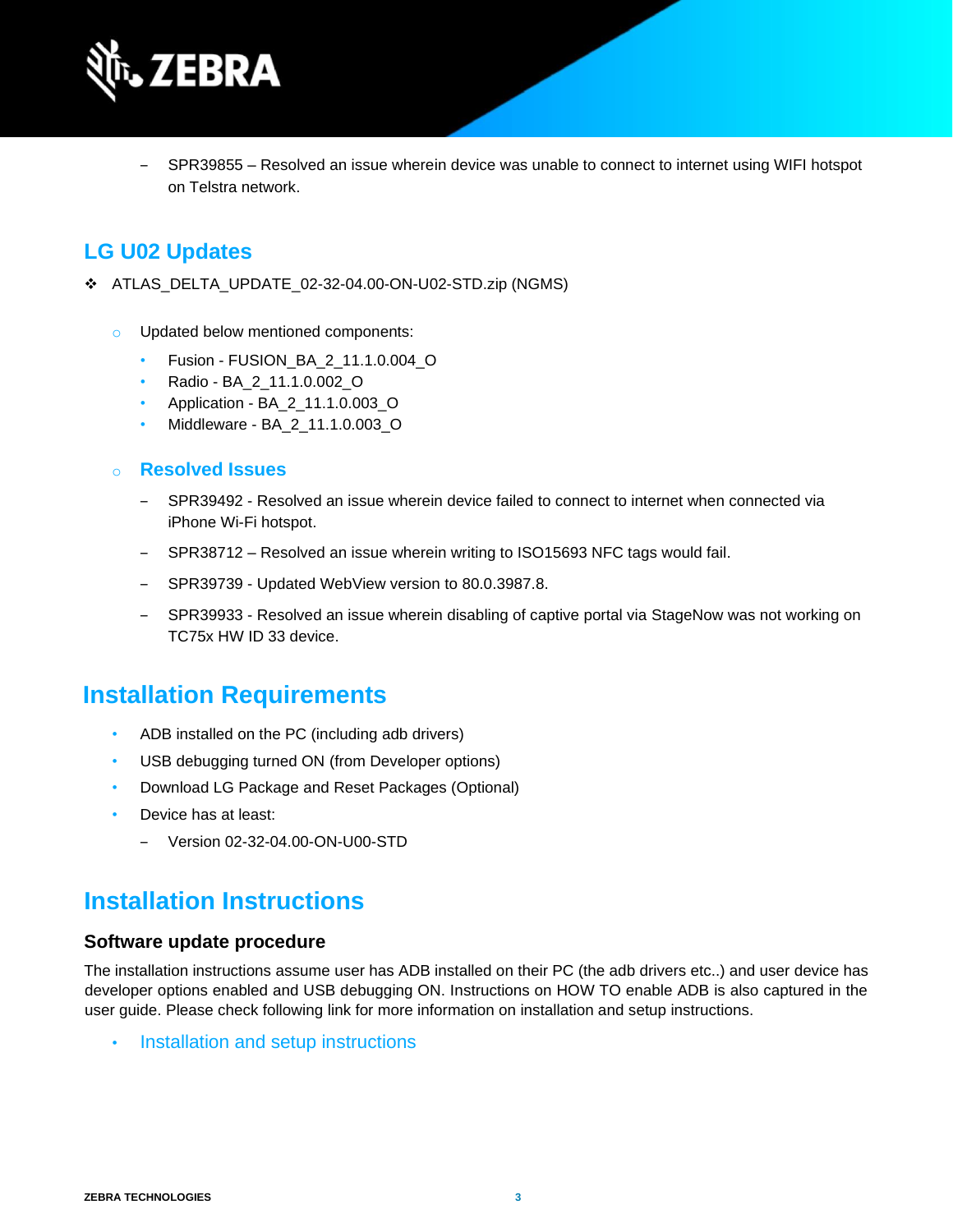

# **Addendum**

## **Device Compatibility**

This software release has been approved for use on the following devices.

### [TC51 Home Page](https://www.zebra.com/us/en/support-downloads/mobile-computers/handheld/tc51.html)

| <b>TC51</b>               |                         |  |  |
|---------------------------|-------------------------|--|--|
| <b>Device Part Number</b> | <b>Operating System</b> |  |  |
| TC510K-2PAZU2P-US         | Android O               |  |  |
| TC510K-2PAZU2P-A6         | Android O               |  |  |
| TC510K-2PAZU4P-US         | Android O               |  |  |
| TC510K-2PAZU4P-A6         | Android O               |  |  |
| TC510K-2HDZU2P-US         | Android O               |  |  |
| TC510K-2HDZU2P-A6         | Android O               |  |  |
| TC510K-2PAZU2P-IA         | Android O               |  |  |
| TC510K-2PAZU4P-IA         | O bionbnA               |  |  |
| TC510K-2HDZU4P-US         | O bionbnA               |  |  |
| TC510K-2HDZU4P-A6         | Android O               |  |  |

## [TC70x Home Page](https://www.zebra.com/us/en/support-downloads/mobile-computers/handheld/tc70x.html)

| TC70x                     |                         |  |  |
|---------------------------|-------------------------|--|--|
| <b>Device Part Number</b> | <b>Operating System</b> |  |  |
| TC700K-02B22B0-A6         | Android O               |  |  |
| TC700K-02B24B0-A6         | Android O               |  |  |
| TC700K-02B22B0-US         | Android O               |  |  |
| TC700K-02B24B0-US         | Android O               |  |  |
| TC700K-02B22B0-IA         | Android O               |  |  |

| <b>FIPS and TAA Compliant SKUS</b> |                         |  |  |
|------------------------------------|-------------------------|--|--|
| <b>Device Part Number</b>          | <b>Operating System</b> |  |  |
| TC510K-2PAZU4P-FT                  | Android O               |  |  |
| TC510K-2HDZU4P-FT                  | Android O               |  |  |
| TC700K-02B24B0-FT                  | Android O               |  |  |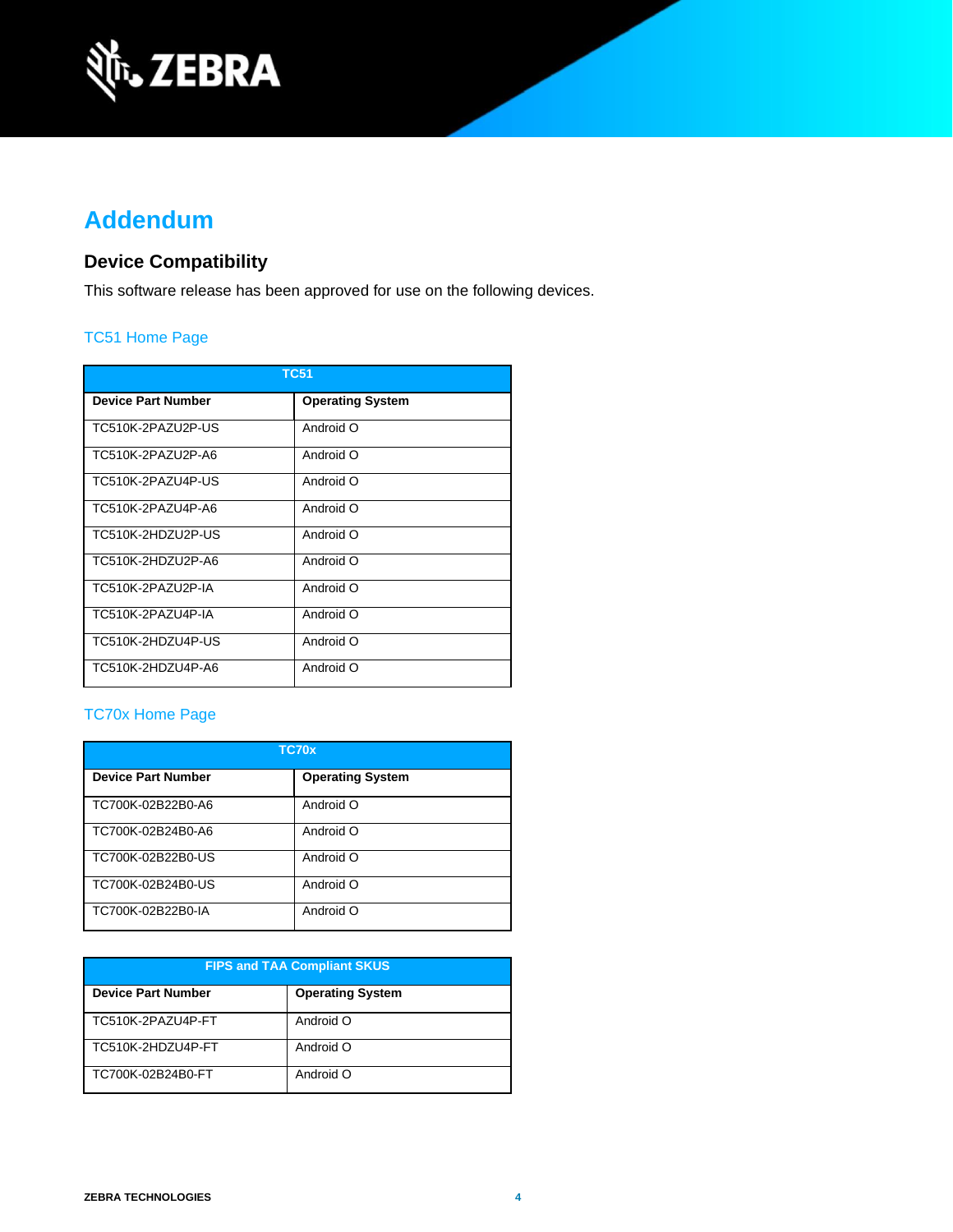

## [TC56 Home Page](https://www.zebra.com/us/en/support-downloads/mobile-computers/handheld/tc56.html)

| <b>TC56</b>               |                         |  |  |
|---------------------------|-------------------------|--|--|
| <b>Device Part Number</b> | <b>Operating System</b> |  |  |
| TC56CJ-2PAZU2P-US         | Android O               |  |  |
| TC56C.I-2PAZU2P-A6        | Android O               |  |  |
| TC56DJ-2PAZU2P-A6         | Android O               |  |  |
| TC56DJ-2PAZU2P-BR         | Android O               |  |  |
| TC56DJ-2PAZU2P-IA         | Android O               |  |  |
| TC56DJ-2PAZU2P-CN         | Android O               |  |  |
| TC56DJ-2PAZU2P-TN         | Android O               |  |  |
| TC56DJ-2PAZU2P-ID         | Android O               |  |  |
| TC56CJ-2PAZU4P-US         | Android O               |  |  |
| TC56C.I-2PAZU4P-A6        | Android O               |  |  |
| TC56DJ-2PAZU4P-A6         | Android O               |  |  |
| TC56DJ-2PAZU4P-BR         | Android O               |  |  |
| TC56DJ-2PAZU4P-IA         | Android O               |  |  |
| TC56DJ-2PAZU4P-CN         | Android O               |  |  |
| TC56DJ-2PAZU4P-TN         | Android O               |  |  |
| TC56DJ-2PAZU4P-ID         | Android O               |  |  |

## [TC75x Home Page](https://www.zebra.com/us/en/support-downloads/mobile-computers/handheld/tc75x.html)

| <b>TC75x</b>       |                         |  |  |
|--------------------|-------------------------|--|--|
| Device Part Number | <b>Operating System</b> |  |  |
| TC75EK-22B22AB-US  | Android O               |  |  |
| TC75EK-22B24AB-US  | Android O               |  |  |
| TC75EK-22F22AB-US  | Android O               |  |  |
| TC75EK-22B22AF-US  | Android O               |  |  |
| TC75FK-22B22AD-A6  | Android O               |  |  |
| TC75FK-22B24AD-A6  | Android O               |  |  |
| TC75FK-22B22AD-BR  | Android O               |  |  |
| TC75FK-22B22AD-IA  | Android O               |  |  |
| TC75FK-22B22AD-ID  | Android O               |  |  |
| TC75FK-22B22AD-TN  | Android O               |  |  |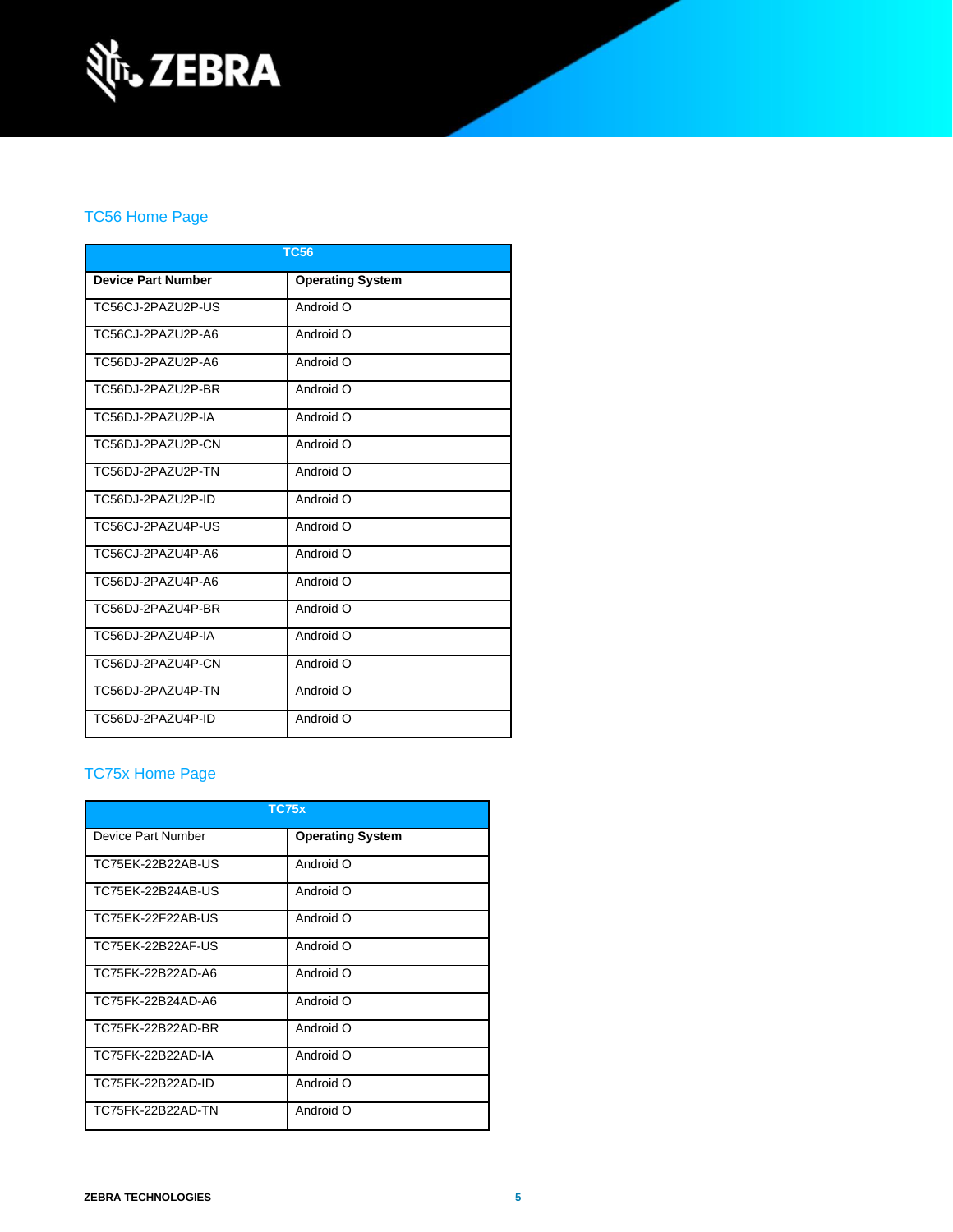

| TC75FK-22F22AD-A6 | Android O |
|-------------------|-----------|
| TC75FK-22B22AD-TW | Android O |
| TC75GK-22B22AD-A6 | Android O |
| TC75GK-22B24AD-A6 | Android O |
| TC75GK-22F22AD-A6 | Android O |

| <b>FIPS and TAA Compliant SKUS</b> |                         |  |  |
|------------------------------------|-------------------------|--|--|
| <b>Device Part Number</b>          | <b>Operating System</b> |  |  |
| TC56CJ-2PAZU4P-FT                  | Android O               |  |  |

| <b>FIPS and TAA Compliant SKUS</b> |                         |  |
|------------------------------------|-------------------------|--|
| <b>Device Part Number</b>          | <b>Operating System</b> |  |
| TC75EK-22B24AB-FT                  | Android O               |  |

## [VC80x Home Page](https://www.zebra.com/us/en/support-downloads/mobile-computers/vehicle-mounted/vc80x.html)

| <b>VC80x USA</b>   |                                |                         |  |  |
|--------------------|--------------------------------|-------------------------|--|--|
|                    | <b>Device Part Number</b>      | <b>Operating System</b> |  |  |
| <b>Warehouse</b>   | VC80X-10SSRAABBA-U             | Android O               |  |  |
| Freezer            | VC80X-10FSRAABBA-U             | Android O               |  |  |
| <b>Outdoor</b>     | VC80X-10SORAABBA-U             | Android O               |  |  |
|                    |                                |                         |  |  |
|                    | <b>VC80x Rest of the World</b> |                         |  |  |
| Warehouse          | VC80X-10SSRAABBA-I             | Android O               |  |  |
| Freezer            | VC80X-10FSRAABBA-I             | Android O               |  |  |
| <b>Outdoor</b>     | VC80X-10SORAABBA-I             | Android O               |  |  |
|                    |                                |                         |  |  |
| <b>VC80x India</b> |                                |                         |  |  |
| Warehouse          | VC80X-10SSRAABBA-IN            | Android O               |  |  |
| <b>Outdoor</b>     | VC80X-10SORAABBA-IN            | Android O               |  |  |

## MC3300 [Home Page](https://www.zebra.com/us/en/support-downloads/mobile-computers/handheld/mc3300.html)

| <b>MC3300</b>             |                         | <b>MC3300</b>             |                         |
|---------------------------|-------------------------|---------------------------|-------------------------|
| <b>Device Part Number</b> | <b>Operating System</b> | <b>Device Part number</b> | <b>Operating System</b> |
| MC330M-RL3SA2RW           | Android O               | MC330K-GI4HA4US           | Android O               |
| MC330M-RL2SA2RW           | Android O               | MC330K-GI4HA3US           | Android O               |
| MC330M-RL40A2US           | Android O               | MC330K-GI3HA3US           | Android O               |
| MC330M-RL3SA2US           | Android O               | MC330K-GE4HA4US           | Android O               |

| <b>MC3300</b>      |                         |  |
|--------------------|-------------------------|--|
| Device Part number | <b>Operating System</b> |  |
| MC330K-GI4HA4US    | Android O               |  |
| MC330K-GI4HA3US    | Android O               |  |
| MC330K-GI3HA3US    | Android O               |  |
| MC330K-GE4HA4US    | Android O               |  |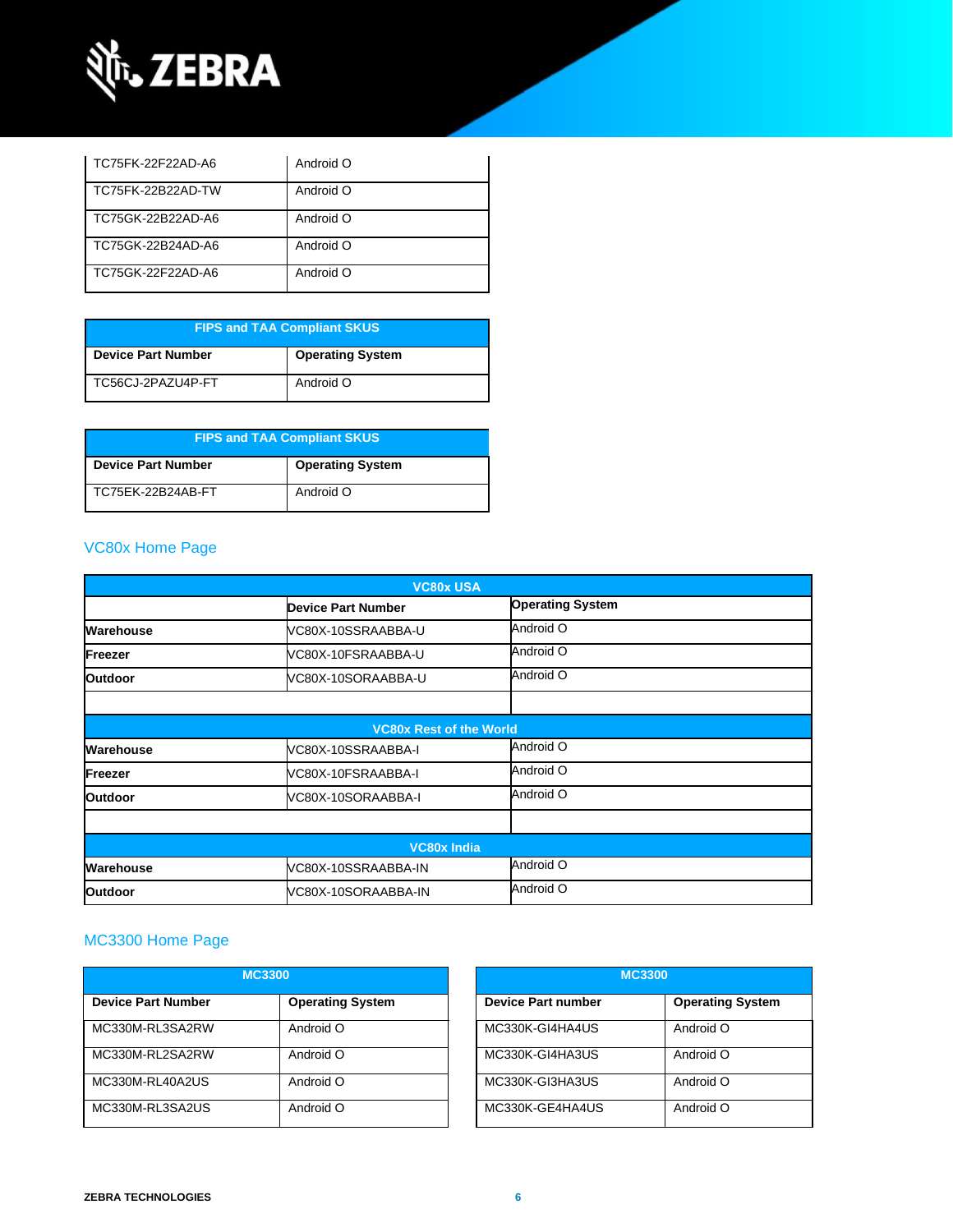

| MC330M-RL2SA2US | Android O | MC330K-GE4HA3US | Android O |
|-----------------|-----------|-----------------|-----------|
| MC330M-SL3HA2RW | Android O | MC330K-GE3HA3US | Android O |
| MC330M-SL2HA2RW | Android O | MC330K-GE2HA4US | Android O |
| MC330M-RL4SA2RW | Android O | MC330K-GE2HA3US | Android O |
| MC330M-GL4HA2RW | Android O | MC330K-SE2HA3RW | Android O |
| MC330M-GL40A2RW | Android O | MC330K-SE4HA3US | Android O |
| MC330M-GL3HA2RW | Android O | MC330K-SE3HA3US | Android O |
| MC330M-GL2HA2RW | Android O | MC330K-SE2HA3US | Android O |
| MC330M-GI4HA2RW | Android O | MC330K-SG3HA4RW | Android O |
| MC330M-GI4HA2IN | Android O | MC330K-SG2HA4RW | Android O |
| MC330M-GI3HA2RW | Android O | MC330K-SG4HA4US | Android O |
| MC330M-GI3HA2IN | Android O | MC330K-SG3HA4US | Android O |
| MC330M-GI30A2RW | Android O | MC330K-SG2HA4US | Android O |
| MC330M-GI2HA2RW | Android O | MC330K-GI3HA3IN | Android O |
| MC330M-RL3HA2RW | Android O | MC330K-SP2HA4RW | Android O |
| MC330M-SL4HA2US | Android O | MC330M-SN3HA2US | Android O |
| MC330M-SL3HA2US | Android O | MC330K-SN3HA3US | Android O |
| MC330M-RL4SA2US | Android O | MC330M-SN2HA2US | Android O |
| MC330M-RL3HA2US | Android O | MC330K-SL3HA3CN | Android O |
| MC330M-SN3HA2RW | Android O | MC330K-SI3HA3CN | Android O |
| MC330M-SI4HA2RW | Android O | MC330K-GL3HA3CN | Android O |
| MC330M-SI3HA2RW | Android O | MC330K-GI3HA3CN | Android O |
| MC330M-SI30A2RW | Android O | MC330K-SB2HA4RW | Android O |
| MC330M-SI2HA2RW | Android O | MC330M-SIMHA2RW | Android O |
| MC330M-SN4HA2US | Android O | MC330K-SP2HA3RW | Android O |
| MC330M-SI4HA2US | Android O | MC330M-GJ4HA2RW | Android O |
| MC330M-SI40A2US | Android O | MC330M-GJ4HA2IN | Android O |
| MC330K-GL4HA4RW | Android O | MC330M-GJ3HA2RW | Android O |
| MC330K-GL4HA3RW | Android O | MC330M-GJ3HA2IN | Android O |
| MC330K-GL3HA4RW | Android O | MC330M-GJ30A2RW | Android O |
| MC330K-GL3HA3RW | Android O | MC330M-GJ2HA2RW | Android O |
| MC330K-GL2HA3RW | Android O | MC330M-SK3HA2RW | Android O |
| MC330K-GI4HA4RW | Android O | MC330M-SJ4HA2RW | Android O |
| MC330K-GI4HA3RW | Android O | MC330M-SJ3HA2RW | Android O |
| MC330K-GI3HA4RW | Android O | MC330M-SJ30A2RW | Android O |
| MC330K-GI3HA3RW | Android O | MC330M-SJ2HA2RW | Android O |
| MC330K-GE4HA4RW | Android O | MC330M-SK4HA2US | Android O |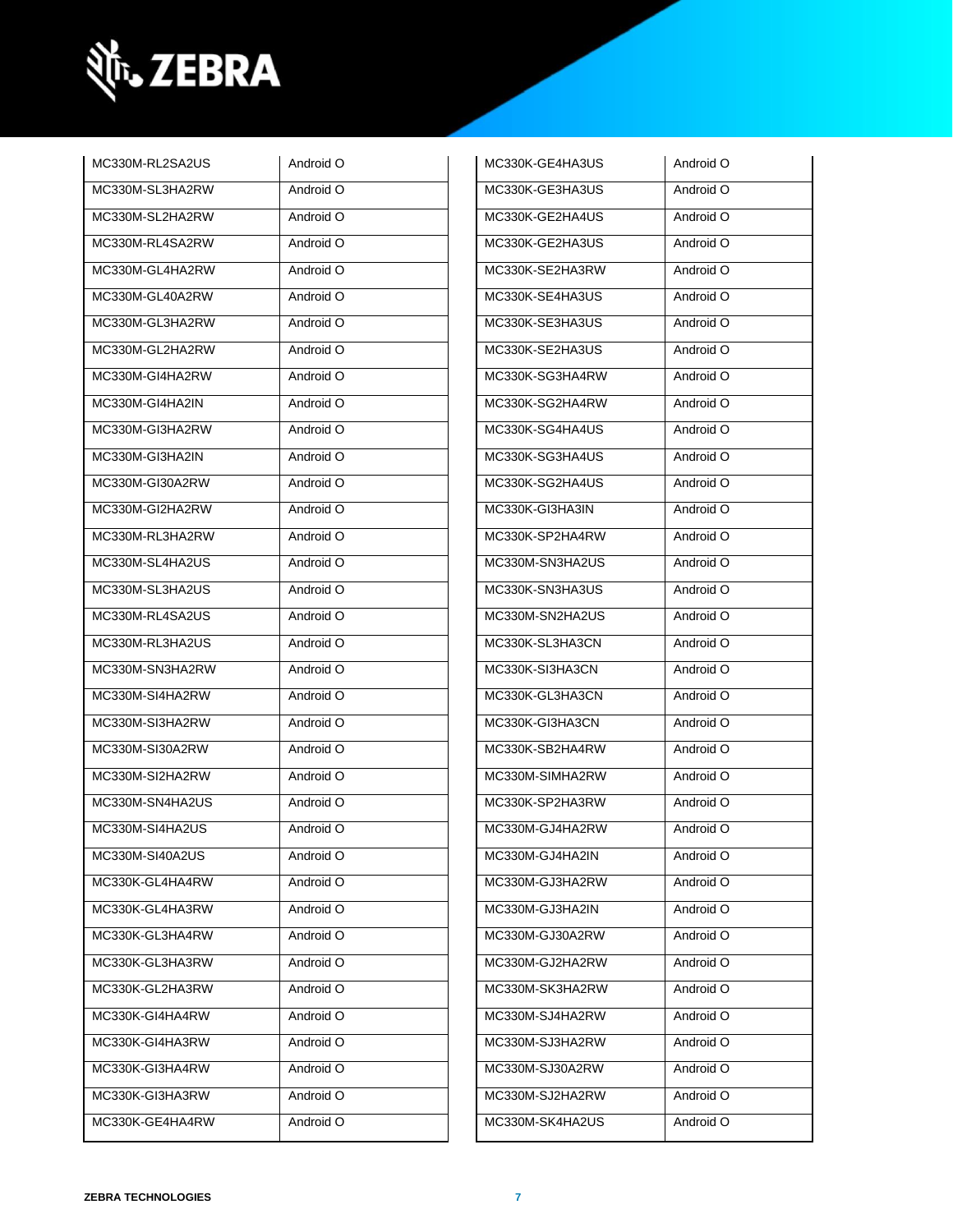

| MC330K-GE4HA3RW | Android O | MC330M-SJ4HA2US | Android O |
|-----------------|-----------|-----------------|-----------|
| MC330K-GE3HA3RW | Android O | MC330M-SJ40A2US | Android O |
| MC330K-GE2HA4RW | Android O | MC330K-GJ4HA4RW | Android O |
| MC330K-GE2HA3RW | Android O | MC330K-GJ4HA3RW | Android O |
| MC330M-SI3HA2US | Android O | MC330K-GJ3HA4RW | Android O |
| MC330K-SL4HA3RW | Android O | MC330K-GJ3HA3RW | Android O |
| MC330K-SL2HA3RW | Android O | MC330M-SJ3HA2US | Android O |
| MC330K-RL4HA3RW | Android O | MC330K-SK4HA3RW | Android O |
| MC330K-RL3HA3RW | Android O | MC330K-SK3HA3RW | Android O |
| MC330K-RL4HA3US | Android O | MC330K-SJ4HA3RW | Android O |
| MC330K-SN4HA3RW | Android O | MC330K-SJ3HA3RW | Android O |
| MC330K-SN3HA3RW | Android O | MC330K-SJ2HA3RW | Android O |
| MC330K-SI4HA3RW | Android O | MC330K-SK4HA3US | Android O |
| MC330K-SI3HA3RW | Android O | MC330K-SJ4HA3US | Android O |
| MC330K-SI2HA3RW | Android O | MC330K-SJ3HA3US | Android O |
| MC330K-SN4HA3US | Android O | MC330M-GJ4HA2US | Android O |
| MC330K-SI4HA3US | Android O | MC330M-GJ40A2US | Android O |
| MC330K-SI3HA3US | Android O | MC330M-GJ3HA2US | Android O |
| MC330K-RC4HA4RW | Android O | MC330M-GJ2HA2US | Android O |
| MC330K-RC3HA4RW | Android O | MC330K-SM4HA4RW | Android O |
| MC330K-RC4HA4US | Android O | MC330K-SM3HA4RW | Android O |
| MC330K-RC3HA4US | Android O | MC330K-SA4HA4RW | Android O |
| MC330M-GL4HA2US | Android O | MC330K-SA3HA4RW | Android O |
| MC330M-GL40A2US | Android O | MC330K-SM4HA4US | Android O |
| MC330M-GL3HA2US | Android O | MC330K-SM3HA4US | Android O |
| MC330M-GL2HA2US | Android O | MC330K-SA4HA4US | Android O |
| MC330M-GI4HA2US | Android O | MC330K-SA3HA4US | Android O |
| MC330M-GI40A2US | Android O | MC330K-GJ4HA4US | Android O |
| MC330M-GI3HA2US | Android O | MC330K-GJ4HA3US | Android O |
| MC330M-GI2HA2US | Android O | MC330K-GJ3HA3US | Android O |
| MC330K-SP4HA4RW | Android O | MC330K-GJ3HA3IN | Android O |
| MC330K-SP3HA4RW | Android O | MC330K-SM2HA4RW | Android O |
| MC330K-SB4HA4RW | Android O | MC330M-SK3HA2US | Android O |
| MC330K-SB3HA4RW | Android O | MC330K-SK3HA3US | Android O |
| MC330K-SP4HA4US | Android O | MC330M-SK2HA2US | Android O |
| MC330K-SP3HA4US | Android O | MC330K-SJ3HA3CN | Android O |
|                 |           |                 |           |

| MC330M-SJ4HA2US | Android O |
|-----------------|-----------|
| MC330M-SJ40A2US | Android O |
| MC330K-GJ4HA4RW | Android O |
| MC330K-GJ4HA3RW | Android O |
| MC330K-GJ3HA4RW | Android O |
| MC330K-GJ3HA3RW | Android O |
| MC330M-SJ3HA2US | Android O |
| MC330K-SK4HA3RW | Android O |
| MC330K-SK3HA3RW | Android O |
| MC330K-SJ4HA3RW | Android O |
| MC330K-SJ3HA3RW | Android O |
| MC330K-SJ2HA3RW | Android O |
| MC330K-SK4HA3US | Android O |
| MC330K-SJ4HA3US | Android O |
| MC330K-SJ3HA3US | Android O |
| MC330M-GJ4HA2US | Android O |
| MC330M-GJ40A2US | Android O |
| MC330M-GJ3HA2US | Android O |
| MC330M-GJ2HA2US | Android O |
| MC330K-SM4HA4RW | Android O |
| MC330K-SM3HA4RW | Android O |
| MC330K-SA4HA4RW | Android O |
| MC330K-SA3HA4RW | Android O |
| MC330K-SM4HA4US | Android O |
| MC330K-SM3HA4US | Android O |
| MC330K-SA4HA4US | Android O |
| MC330K-SA3HA4US | Android O |
| MC330K-GJ4HA4US | Android O |
| MC330K-GJ4HA3US | Android O |
| MC330K-GJ3HA3US | Android O |
| MC330K-GJ3HA3IN | Android O |
| MC330K-SM2HA4RW | Android O |
| MC330M-SK3HA2US | Android O |
| MC330K-SK3HA3US | Android O |
| MC330M-SK2HA2US | Android O |
| MC330K-SJ3HA3CN | Android O |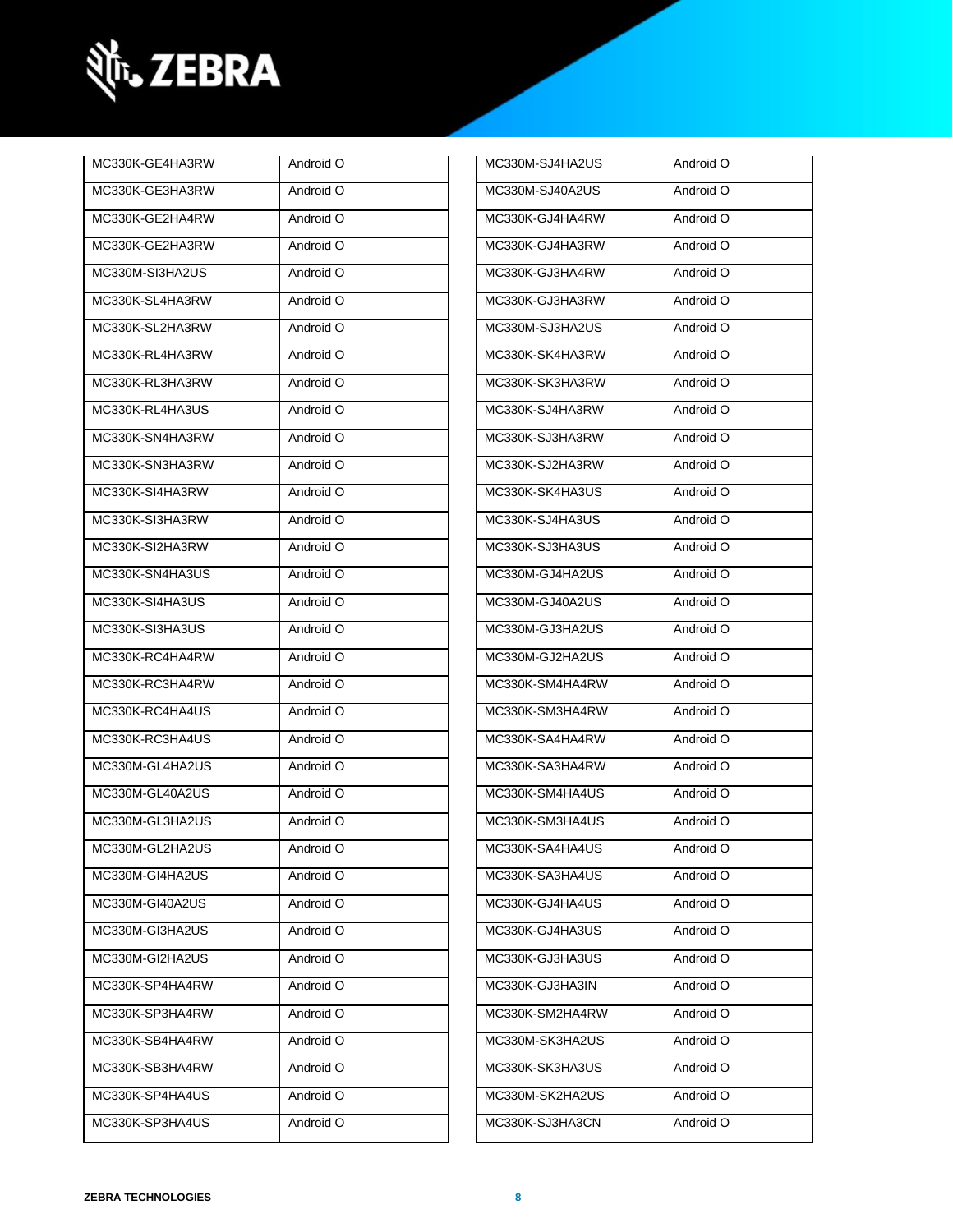

| MC330K-SB4HA4US | Android O | MC330K-GJ3HA3CN | Android O |
|-----------------|-----------|-----------------|-----------|
| MC330K-SB3HA4US | Android O | MC330K-SA2HA4RW | Android O |
| MC330K-SE4HA3RW | Android O | MC330K-SP2HA3RW | Android O |
| MC330K-SE3HA3RW | Android O | MC330K-GI2HA3RW | Android O |
| MC330K-GL4HA4US | Android O | MC330K-GJ2HA3RW | Android O |
| MC330K-GL4HA3US | Android O |                 | Android O |

| MC330K-GJ3HA3CN | Android O |
|-----------------|-----------|
| MC330K-SA2HA4RW | Android O |
| MC330K-SP2HA3RW | Android O |
| MC330K-GI2HA3RW | Android O |
| MC330K-GJ2HA3RW | Android O |
|                 | Android O |

## **Component Versions**

For detailed release notes, please refer [techdocs.zebra.com,](https://techdocs.zebra.com/) [developer.zebra.com](https://developer.zebra.com/)

| <b>Component / Description</b>   | <b>Version</b>                       |  |
|----------------------------------|--------------------------------------|--|
| <b>Product Build Number</b>      | 02-32-04.00-ON-U06-STD               |  |
| <b>Android Version</b>           | 8.1.0                                |  |
| <b>Linux Kernel</b>              | 3.10.84                              |  |
| <b>Android SDK Level</b>         | $\overline{27}$                      |  |
| <b>Platform</b>                  | QC8956                               |  |
| <b>Bluetooth Stack</b>           | 4.1                                  |  |
| <b>Flash Size</b>                | 16/32GB                              |  |
| <b>RAM Size</b>                  | 2/4GB                                |  |
| <b>Scanning Framework</b>        | 23.2.8.0                             |  |
| <b>SimulScan</b>                 | 4.0.5                                |  |
| <b>SimulScanEngine</b>           | 3.0.1                                |  |
| <b>DataWedge</b>                 | 8.1.38                               |  |
| <b>EMDK</b>                      | 8.1.6.2706                           |  |
| <b>MXMF/OSX</b>                  | MXMF: 10.1.0.33 / OSX: QCT.81.8.12.4 |  |
| <b>WiFi</b>                      | FUSION_BA_2_11.1.0.004_O             |  |
|                                  | Radio: BA_2_11.1.0.002_O             |  |
|                                  | Application: BA_2_11.1.0.003_O       |  |
|                                  | Middleware: BA_2_11.1.0.003_O        |  |
|                                  | Firmware: 7.35.205.8_20200302        |  |
| <b>NFC</b>                       | NFC_NCIHALx_AR003C.8.3.0_O_OpnSrc    |  |
| <b>PTT</b>                       | 3.1.46                               |  |
| <b>Touch FW</b>                  | TC70x/TC75x: 1.9-Stylus-1-0          |  |
|                                  | TC51/TC56: 1.8-Stylus-2.0            |  |
| <b>RxLogger</b>                  | 5.4.12.0                             |  |
| <b>Bluetooth Pairing Utility</b> | 3.16                                 |  |
| <b>Zebra Data Service</b>        | 7.0.0.1005                           |  |
| <b>Files</b>                     | 8.1.0                                |  |
| <b>Stage Now</b>                 | 4.3.2.3                              |  |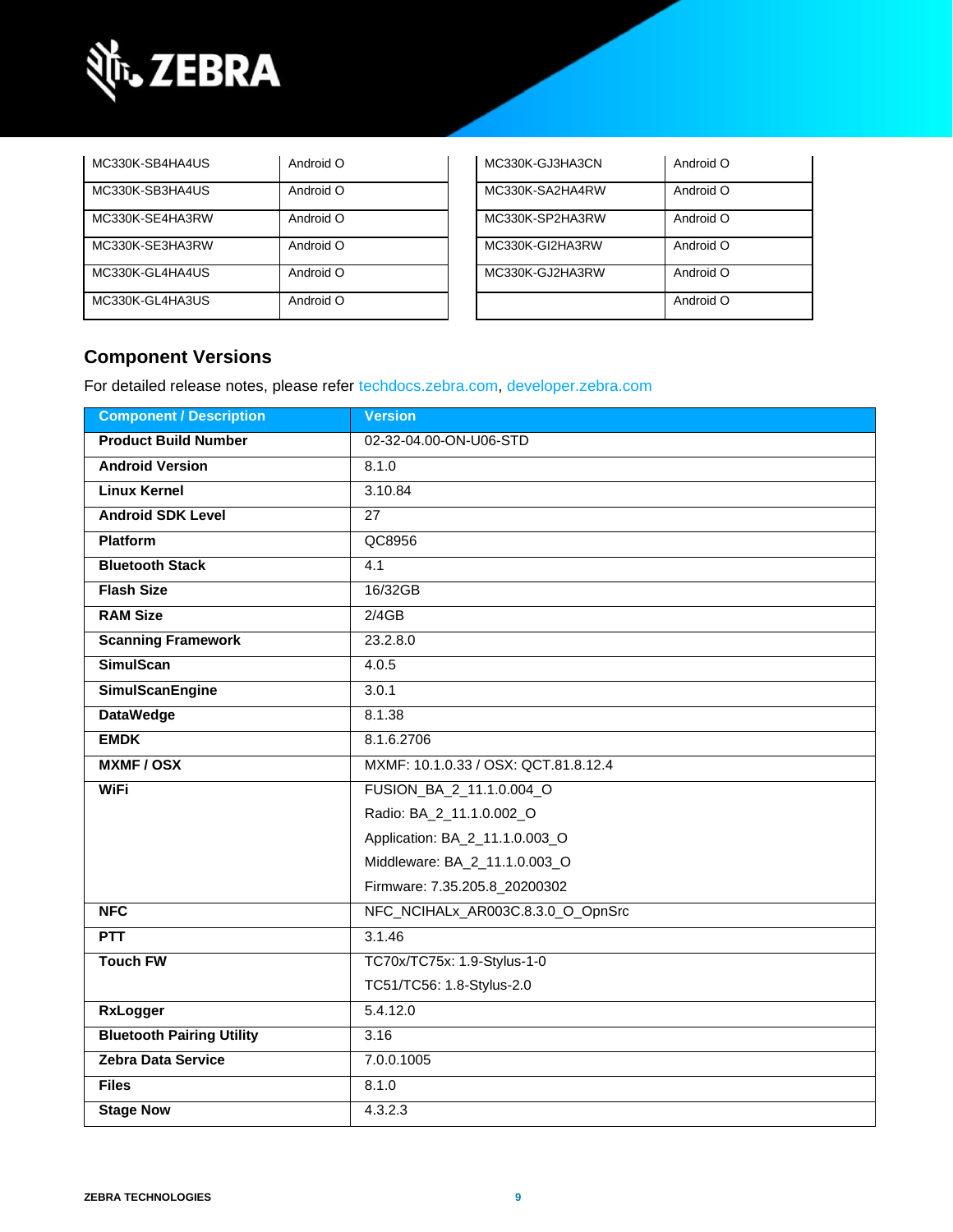

| <b>Battery Swap</b>                                                    | 1.0                                                                  |  |
|------------------------------------------------------------------------|----------------------------------------------------------------------|--|
| <b>User Guide</b>                                                      | TC51: 1.0, TC56: 2.0, TC70x/TC75x: 1.0.0                             |  |
| Camera                                                                 | 2.0.002                                                              |  |
| <b>MSRN</b>                                                            | 2.01                                                                 |  |
| Zebra Volume Control (ZVC)                                             | 2.1.0.14                                                             |  |
| <b>Battery Manger</b>                                                  | 1.4.2                                                                |  |
| <b>ActiveEdge</b>                                                      | 2.5.16                                                               |  |
| <b>WorryFree WiFi Analyzer</b>                                         | WFW_BA_2_5.0.0.005_O                                                 |  |
| <b>Device Central</b>                                                  | 2.1.0.17                                                             |  |
| Zebra Software License Manager                                         | 4.0.2                                                                |  |
| <b>Audio</b>                                                           | 0.8.0.0                                                              |  |
| <b>Acoustic Profiles</b>                                               | TC51: General: AO1.1 Cellular: N/A                                   |  |
|                                                                        | TC51HC: General: AO2.2 Cellular: N/A                                 |  |
|                                                                        | TC70x: General: BO1.2 Cellular: N/A                                  |  |
|                                                                        | TC56: General: AO3.1 Cellular: AO3.2                                 |  |
|                                                                        | TC75x: General: BO2.2 Cellular: BO2.1                                |  |
|                                                                        | VC80x: General: EO1.1 Cellular: N/A                                  |  |
|                                                                        | MC33x: General: DO1.1 Cellular: N/A                                  |  |
| <b>OemInfo</b>                                                         | 9.0.0.64                                                             |  |
| <b>Enterprise Keyboard (EKB)</b>                                       | 2.2.2.3                                                              |  |
| Webview                                                                | 83.0.4103.83                                                         |  |
| <b>RFID Module</b>                                                     | MC3300R: PAAEES00-001-R03                                            |  |
| <b>RFID Radio</b>                                                      | MC3300R: 2.0.30.0                                                    |  |
| Zebra RFID Mobile (Demo App)                                           | MC3300R: 1.0                                                         |  |
| <b>RFID Manager Application</b>                                        | MC3300R: 2.0.10.3                                                    |  |
| <b>RFID System Service</b>                                             | MC3300R: 2.0.4.2                                                     |  |
| <b>Baseband</b>                                                        | ATLAS-W200720A-008.2-00033.0                                         |  |
| <b>Fingerprint</b>                                                     | Zebra/TC70x/TC70x:8.1.0/02-32-04.00-ON-U06-STD/398:user/release-keys |  |
|                                                                        | Zebra/TC51/TC51:8.1.0/02-32-04.00-ON-U06-STD/398:user/release-keys   |  |
| Zebra/TC51/TC51HC:8.1.0/02-32-04.00-ON-U06-STD/398:user/release-keys   |                                                                      |  |
| Zebra/TC75x/TC75x:8.1.0/02-32-04.00-ON-U06-STD/398:user/release-keys   |                                                                      |  |
| Zebra/TC75x/TC75xDF:8.1.0/02-32-04.00-ON-U06-STD/398:user/release-keys |                                                                      |  |
|                                                                        | Zebra/TC56/TC56:8.1.0/02-32-04.00-ON-U06-STD/398:user/release-keys   |  |
|                                                                        | Zebra/VC80x/VC80x:8.1.0/02-32-04.00-ON-U06-STD/398:user/release-keys |  |
|                                                                        | Zebra/MC33/MC33:8.1.0/02-32-04.00-ON-U06-STD/398:user/release-keys   |  |
|                                                                        | Zebra/MC33/MC33C:8.1.0/02-32-04.00-ON-U06-STD/398:user/release-keys  |  |
| <b>Security Patch Level</b>                                            | August 05 2020                                                       |  |